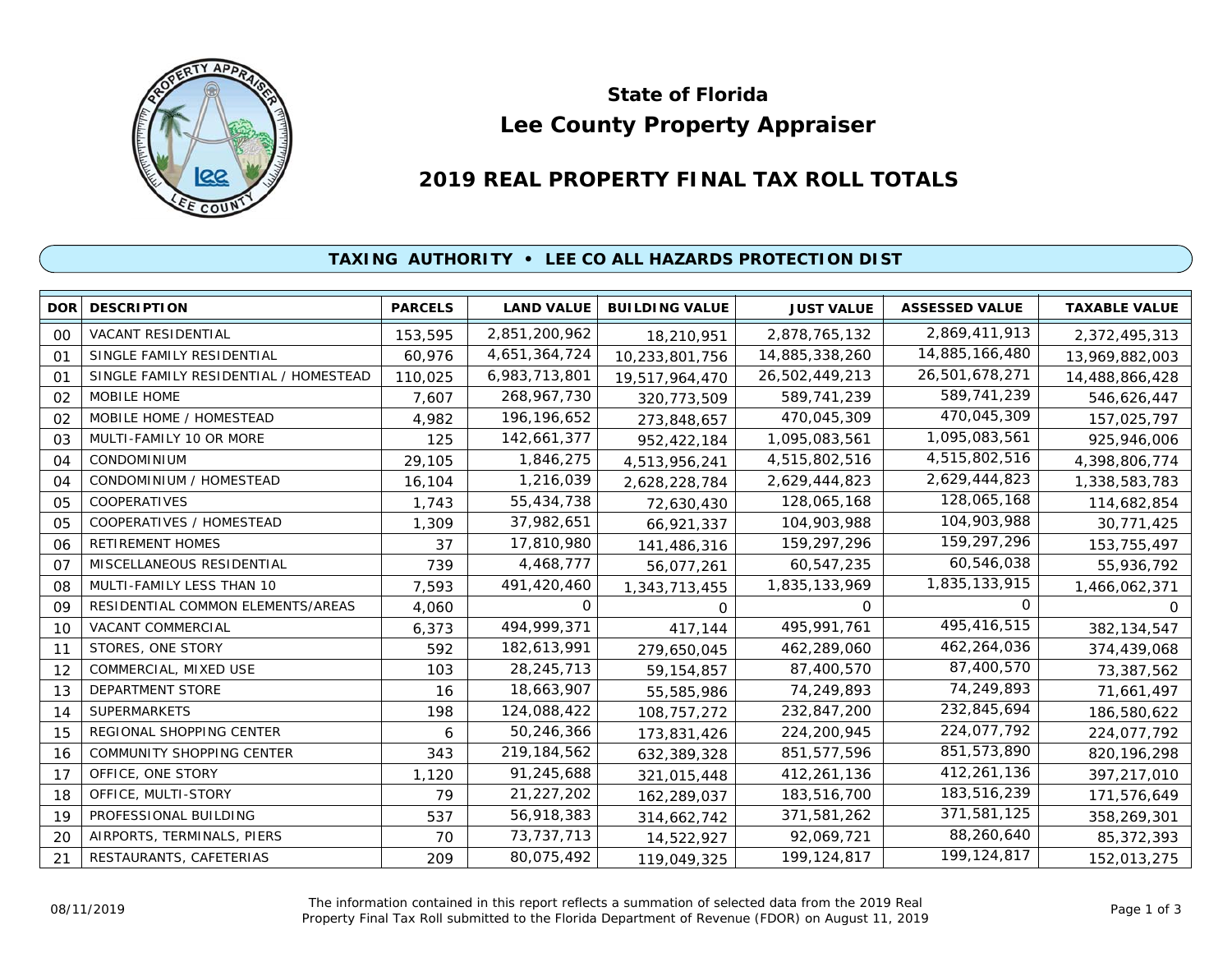### **TAXING AUTHORITY • LEE CO ALL HAZARDS PROTECTION DIST**

| <b>DOR</b> | <b>DESCRIPTION</b>                  | <b>PARCELS</b> | <b>LAND VALUE</b> | <b>BUILDING VALUE</b> | <b>JUST VALUE</b> | <b>ASSESSED VALUE</b> | <b>TAXABLE VALUE</b> |
|------------|-------------------------------------|----------------|-------------------|-----------------------|-------------------|-----------------------|----------------------|
| 22         | DRIVE-IN RESTAURANTS                | 118            | 82,845,784        | 84,990,316            | 167,836,100       | 167,836,100           | 114,953,371          |
| 23         | FINANCIAL INSTITUTIONS              | 139            | 48, 364, 354      | 88,127,015            | 136,491,369       | 136,491,369           | 128,978,504          |
| 24         | <b>INSURANCE COMPANY OFFICES</b>    | 32             | 331,569           | 5,041,618             | 5,373,187         | 5,373,187             | 5,319,342            |
| 25         | REPAIR SERVICE SHOPS                | 20             | 842,502           | 3,845,407             | 4,687,909         | 4,687,909             | 4,304,562            |
| 26         | <b>SERVICE STATIONS</b>             | 51             | 15,619,456        | 16,830,220            | 32,449,676        | 32,449,676            | 26,773,635           |
| 27         | AUTO SALES, REPAIR, ETC             | 328            | 89,633,111        | 123,469,717           | 213, 167, 235     | 213, 102, 828         | 205,331,006          |
| 28         | PARKING LOTS, MH PARKS, ETC         | 152            | 330,250,274       | 128,940,002           | 459, 192, 327     | 459,190,276           | 458,087,242          |
| 30         | <b>FLORISTS, GREENHOUSES</b>        | 3              | 235,333           | 123,256               | 358,589           | 358,589               | 341,528              |
| 31         | DRIVE-IN THEATER, OPEN STADIUM      | $\mathbf{1}$   | 1,125,610         | 345,599               | 1,471,209         | 1,471,209             | 966,720              |
| 32         | ENCLOSED THEATER/AUDITORIUM         | 21             | 4,005,122         | 10,649,861            | 14,654,983        | 14,654,983            | 14,394,762           |
| 33         | NIGHT CLUBS, LOUNGES, BARS          | 23             | 1,622,314         | 4,875,919             | 6,498,233         | 6,498,233             | 6,254,099            |
| 34         | BOWLING ALLEYS, RINKS, ARENAS       | 14             | 3,984,934         | 9,907,030             | 13,891,964        | 13,891,964            | 13,712,036           |
| 35         | TOURIST ATTRACTIONS                 | 11             | 8,907,155         | 6,630,956             | 15,538,111        | 15,538,111            | 13,617,749           |
| 38         | GOLF COURSE, DRIVING RANGE          | 71             | 41,466,991        | 29,407,203            | 71,170,771        | 70,874,194            | 69,268,762           |
| 39         | HOTELS, MOTELS                      | 94             | 103,537,660       | 353,374,057           | 457,024,041       | 456,911,717           | 391,615,604          |
| 40         | VACANT INDUSTRIAL                   | 406            | 106,659,523       | 328,949               | 107,047,530       | 106,988,472           | 86,416,540           |
| 41         | LIGHT MANUFACTURING                 | 186            | 31,058,150        | 80,710,434            | 111,768,584       | 111,768,584           | 106,709,775          |
| 42         | <b>HEAVY INDUSTRIAL</b>             | 2              | 741,630           | 1,436,860             | 2,178,490         | 2,178,490             | 2,178,490            |
| 43         | LUMBER YARDS, SAWMILLS              | $\overline{2}$ | 1,084,606         | 3,139,503             | 4,224,109         | 4,224,109             | 4,224,109            |
| 44         | PACKING PLANTS                      | 4              | 3,937,001         | 1,331,827             | 5,435,703         | 5,268,828             | 5,268,828            |
| 45         | CANNERY, BREWERY, WINERY            | 18             | 63,659            | 2,897,035             | 2,960,694         | 2,960,694             | 2,875,869            |
| 46         | OTHER FOOD PROCESSING               | $\overline{2}$ | 499,375           | 2,717,392             | 3,216,767         | 3,216,767             | 1,768,946            |
| 47         | MINERAL PROCESSING                  | 8              | 3,771,429         | 1,480,546             | 5,251,975         | 5,251,975             | 4,909,976            |
| 48         | WAREHOUSING, DISTRIBUTION TERMINALS | 2,044          | 243,932,119       | 731,313,944           | 975,274,137       | 975,246,063           | 897,611,736          |
| 49         | <b>OPEN STORAGE</b>                 | 31             | 8,658,871         | 2,597,960             | 11,256,831        | 11,256,831            | 10,130,776           |
| 51         | <b>CROPLAND CLASS I</b>             | 57             | 4,869,690         | 6,801,751             | 41,752,493        | 11,671,441            | 10,314,654           |
| 52         | CROPLAND CLASS II                   | 4              | 471,688           | 153,634               | 8,658,498         | 625,322               | 613,116              |
| 53         | CROPLAND CLASS III                  | 33             | 2,761,788         | 2,975,218             | 22,189,768        | 5,737,006             | 2,892,239            |
| 54         | TIMBERLAND INDEX 90+                | 48             | 1,973,305         | 476,928               | 14,180,623        | 2,450,233             | 2,100,391            |
| 60         | <b>GRAZING LAND CLASS I</b>         | 590            | 28,401,681        | 68,273,926            | 292,845,810       | 96,675,607            | 58,012,776           |
| 61         | <b>GRAZING LAND CLASS II</b>        | 506            | 12,273,655        | 42,224,409            | 168, 124, 653     | 54,498,064            | 30,565,909           |
| 62         | <b>GRAZING LAND CLASS III</b>       | 273            | 5,278,579         | 11,365,493            | 77,401,402        | 16,644,072            | 9,483,266            |
| 63         | <b>GRAZING LAND CLASS IV</b>        | 76             | 1,081,329         | 5,626,336             | 61,351,852        | 6,707,665             | 4,127,378            |
| 64         | <b>GRAZING LAND CLASS V</b>         | 87             | 1,407,691         | 2,633,452             | 110,660,742       | 4,041,143             | 2,497,792            |
| 65         | <b>GRAZING LAND CLASS VI</b>        | 13             | 721,178           | 68,165                | 8,065,740         | 789,343               | 733,678              |